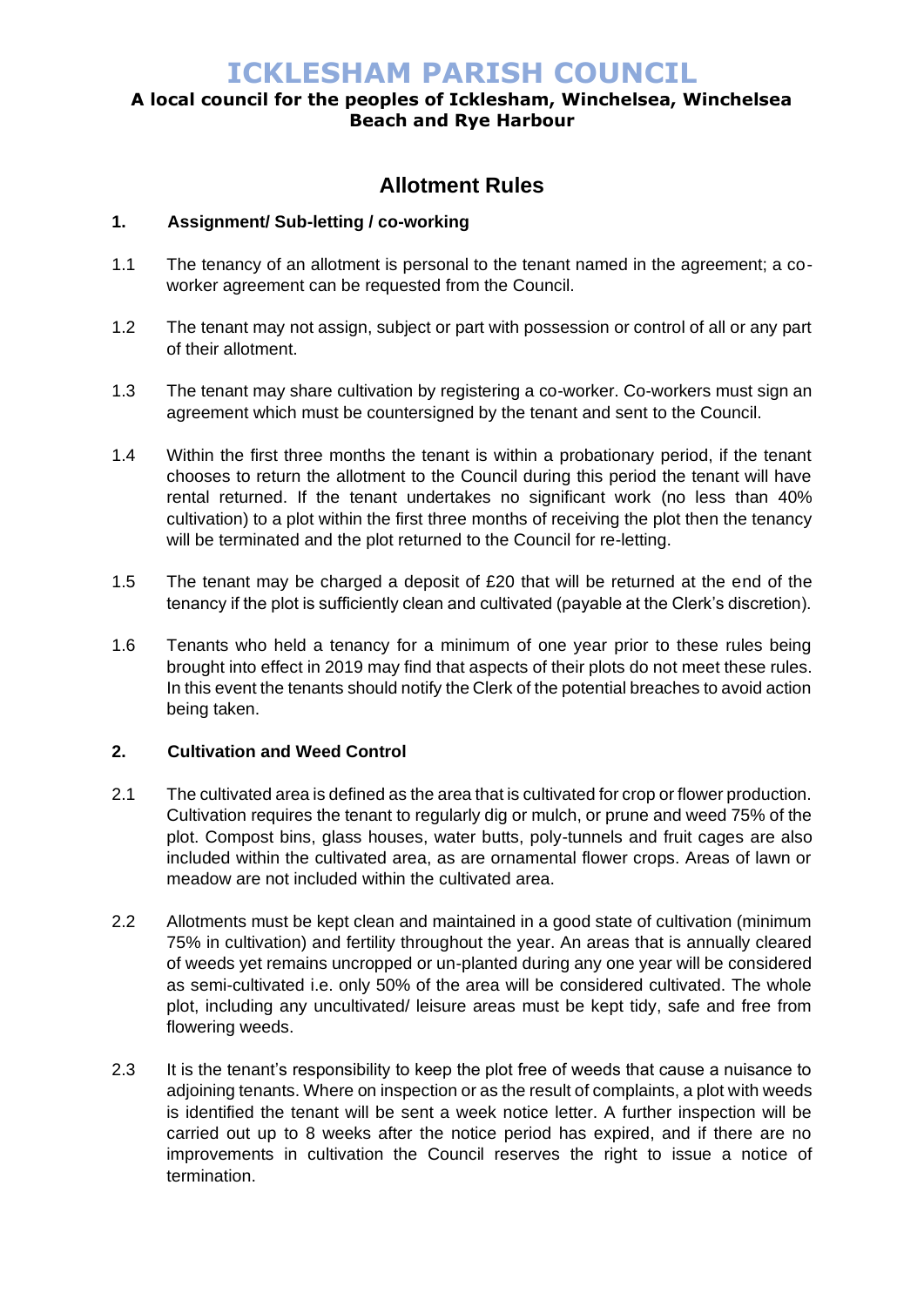## **A local council for the peoples of Icklesham, Winchelsea, Winchelsea Beach and Rye Harbour**

2.4 The use of pesticides and weedkillers are not prohibited outright. However, the Clerk should be notified of any weedkiller used. Sprayed chemicals should not be used in windy conditions or so as to permit spray drift on to an adjoining plot. Use of chemicals which give rise to complaints from other tenants or which are not being used in accordance with the manufacturer's written instructions may be considered as an unsafe working practice in accordance with Section 13.7 below.

### **3. Trees and invasive plants**

- 3.1 All trees, bushes and hedging over the absolute height of 2.5 metres (or 8 feet) in height are in breach of allotment rules and will lead to a notice and possible termination.
- 3.2 Tenants must not, without consent of a Council officer, cut or prune trees outside of their own allotment or plant any trees which have the potential to exceed an absolute height of 2.5 metres (or 8 feet) and/or allow self-seeded trees to grow on their allotment, including any that are growing through a perimeter fencing.
- 3.3 The tenant shall not plant any tree without the Council's written consent, nor cut any tree that is of sufficient size as to require the consent of the local planning authority without first obtaining their consent.
- 3.4 Fruit trees are permitted but will (subject to the provisions of 1,6 above) normally be included within the 25% of non-cultivated area. Where fruit trees are planted outside of the 25% non-cultivated leisure area, the soil beneath fruit trees must be planted with productive crops or other plants in accordance with cultivation rules.
- 3.5 Tenants who have fruit trees that have grown above 2.5 metres will be served a notice instructing them to prune trees to an acceptable height. Where trees are not pruned back to an acceptable height then the council reserves the right to prune back trees and charge the cost to the tenant.
- 3.6 All new fruit trees must be selected so as to avoid breaching the height rule, with trees being selected to grow to around 2 metres but no higher than the absolute height of 2.5 metres. Trees should be grown on dwarfing or semi dwarfing rootstocks and pruned so as not to exceed 2.5 metres in height; overhang the boundaries of the plot; or cause undue shading to adjoining plots.
- 3.7 If after receiving a notice a tenant fails to respond to it, he council reserves the right to enter any plot, with or without the consent of the tenant, to remove oversized trees and plants over 2.5 metres (or 8 feet) in height as well as cut down excessive and seeding weed growth or overgrown grass. If the removed vegetation has been planted by the tenant then removal costs will be charged to the tenant. Failure to pay for removal costs will result in tenancy termination.
- 3.8 Invasive plants such as Bamboo, all types of willow and fast growing conifers (including Christmas trees) are not permitted. If the invasive plants are not removed by the tenant then the tenancy will be terminated and plants removed at cost to the tenant.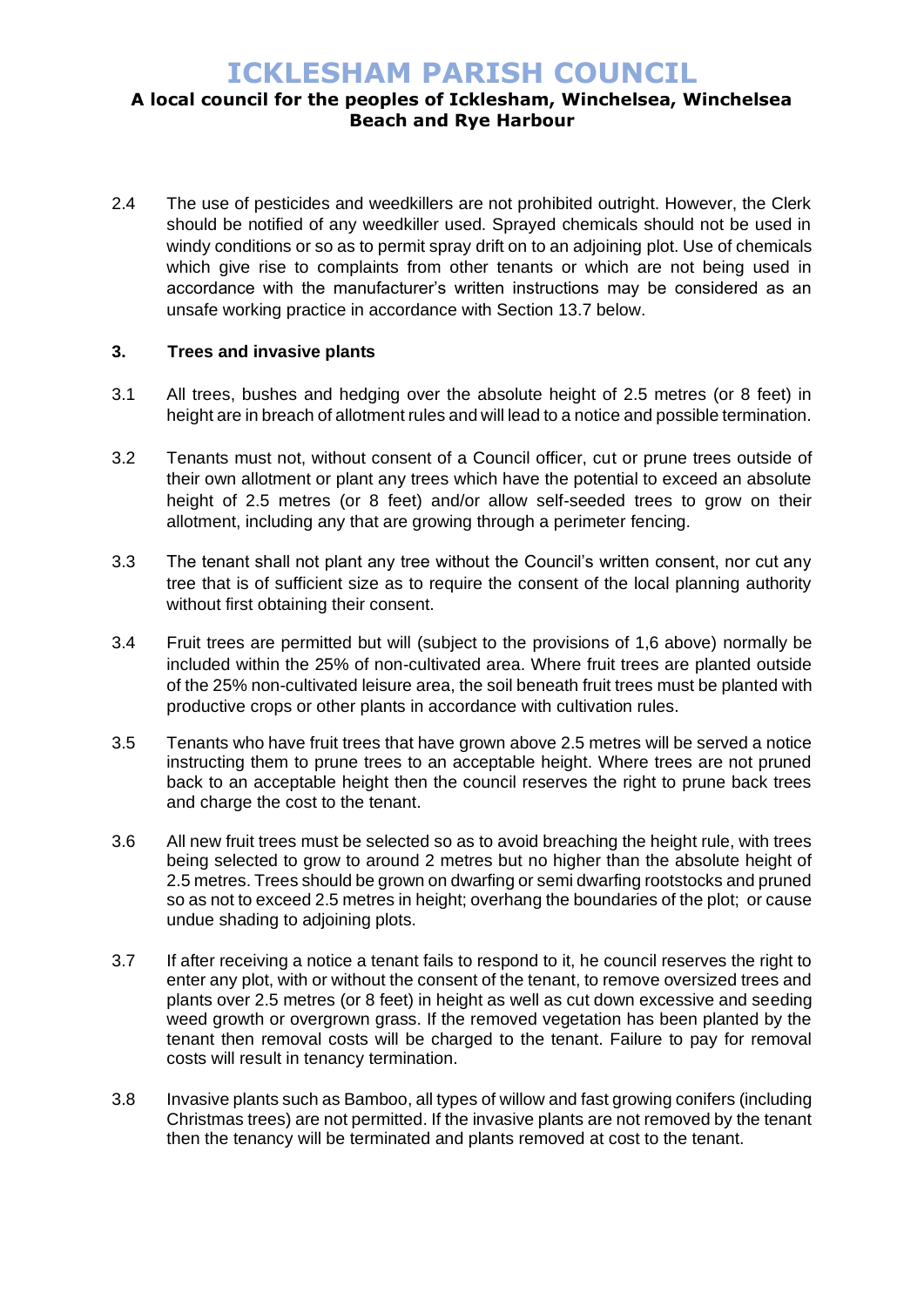## **A local council for the peoples of Icklesham, Winchelsea, Winchelsea Beach and Rye Harbour**

### **4. Plot use and storage**

- 4.1 Tenants must use their allotment and any structures on it for their own personal use and must not carry out any business or sell produce from it (unless sold for the benefit of charity or the allotment association of that site.) Tenants may not use their allotment as a place of residence and/or sleep overnight.
- 4.2 The allotment is rented to the tenant for the purpose of cultivation of herb, flower, fruit and vegetable crops.
- 4.3 Only materials for use on the plot may be stored there, such as beanpoles, cloches, pots and netting for seasonal use.

### **5. Water, Bonfires and Other Restrictions**

- 5.1 Sprinklers are prohibited. Hose pipes may be used to water directly if hand held or to fill water butts, provided this does not prevent other tenants having access to water supplies.
- 5.2 Mains water supply is subject to seasonal restrictions and hosepipe bans.
- 5.3 Any form of unattended mains connected irrigation be it open hose flood irrigation or seep hose irrigation - is forbidden and will lead to notice of termination.
- 5.4 Any tenant who uses excessive quantities of water, or who is seen to consistently monopolize the water supply to the detriment of fellow tenants, will be put on notice.
- 5.5 Tenants shall not light any bonfire before 6 p.m. between 1 May and  $30<sup>th</sup>$  September inclusive or before  $\overline{4}$  p.m. between 1<sup>st</sup> October and  $30<sup>th</sup>$  April inclusive;
- 5.6 Smoke from a bonfire, which could be a nuisance to neighbours by interfering with the use and enjoyment of their garden or property, or could affect the comfort or quality of life of the public, could result in action under the Environment Protection Act of 1990. Tenants who light a fire within 50ft (15.24m) of the centre of a highway may be guilty of an offence under the Highways Act 1980.
- 5.7 Fires must be attended at all times until all material has burnt and the fire extinguished. Fires must be kept to a manageable size to ensure safe burning and a minimum of smoke production. Any fire managed in an unsafe manner or producing excessive smoke will result in an instant notice and may lead to tenancy termination.
- 5.8 The council reserves the right to prohibit bonfires on a specific plot and/or group of plots.
- 5.9 Tenants may not remove any mineral, sand, gravel, earth or clay from the allotment gardens without the written permission from the council.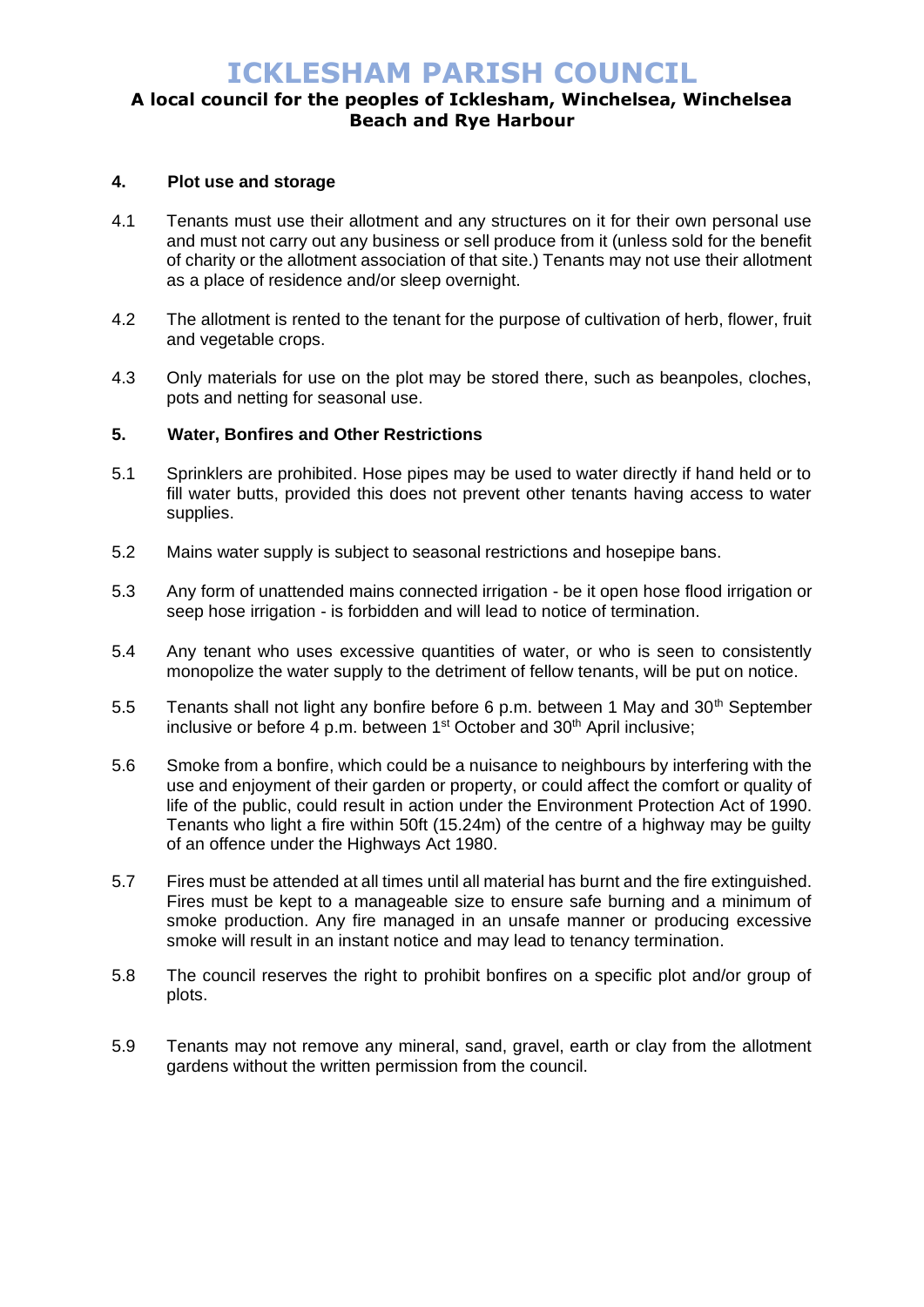## **A local council for the peoples of Icklesham, Winchelsea, Winchelsea Beach and Rye Harbour**

### **6. Waste Materials and Pollutants**

- 6.1 Waste regulations apply to materials brought on site by existing tenants. It is the responsibility of the new tenant to instruct the council to take away waste left on site within the first month of taking a plot. The new tenant may also gather photographic evidence of any potential polluting materials on site when they take on the plot.
- 6.2 Waste from external sources, other than green waste placed in a composting bin, may not be deposited on the allotment or any other part of the site. Abuse will result in a warning notice being issued and that not clearing the waste with lead to a one month notice to quit being issued and prosecution.
- 6.3 The bringing on site and use of polluting materials such as tyres, asbestos, glass and carpet shall be treated as illegal disposal of waste and will result in a warning notice being issued followed by a one month notice to quit being issued if the materials are not removed.
- 6.4 The bringing on site and use of rubble and hardcore for paths and other forms of construction is prohibited.
- 6.5 The creation of concrete pad footings for sheds or green houses, or concrete pads for paving, or any solid brick and cement structures is prohibited. Narrow concrete and brick footings will be allowed for a glass house.
- 6.6 All non-diseased vegetative matter shall be composted and used on the tenant's allotment. Diseased plants and perennial weeds can be burned in accordance with section 5 above.
- 6.7 In the event that a tenant is put on notice for excessive materials such a timber, metal, carpet or tyres being left on plot, and if the tenant does not clear such materials, then the council reserves the right to clear such materials and reclaim costs from the tenant.
- 6.8 If tenants witness someone illegally fly tipping rubbish onto allotment land they should immediately contact the police.

### **7. Structures and Fences**

- 7.1 The tenant shall not erect any shed, greenhouse or other structure over 4 feet in height without first obtaining the consent of the Council and any necessary consent from the Local Planning Authority. Any permitted sheds and sided structures shall be included within the 25% area allowed for non-cultivation. Poly tunnels, glasshouses and fruit cages will be included within the cultivated area.
- 7.2 Any structure on the allotment must be temporary and maintained in safe order with an appropriate external appearance and condition. If the council is not satisfied with the state of the structure the tenant must either repair it to the council's satisfaction or remove the structure within one month of instruction to do so. If the structure is not removed, the council may remove it and charge the tenant the full cost of removal and disposal.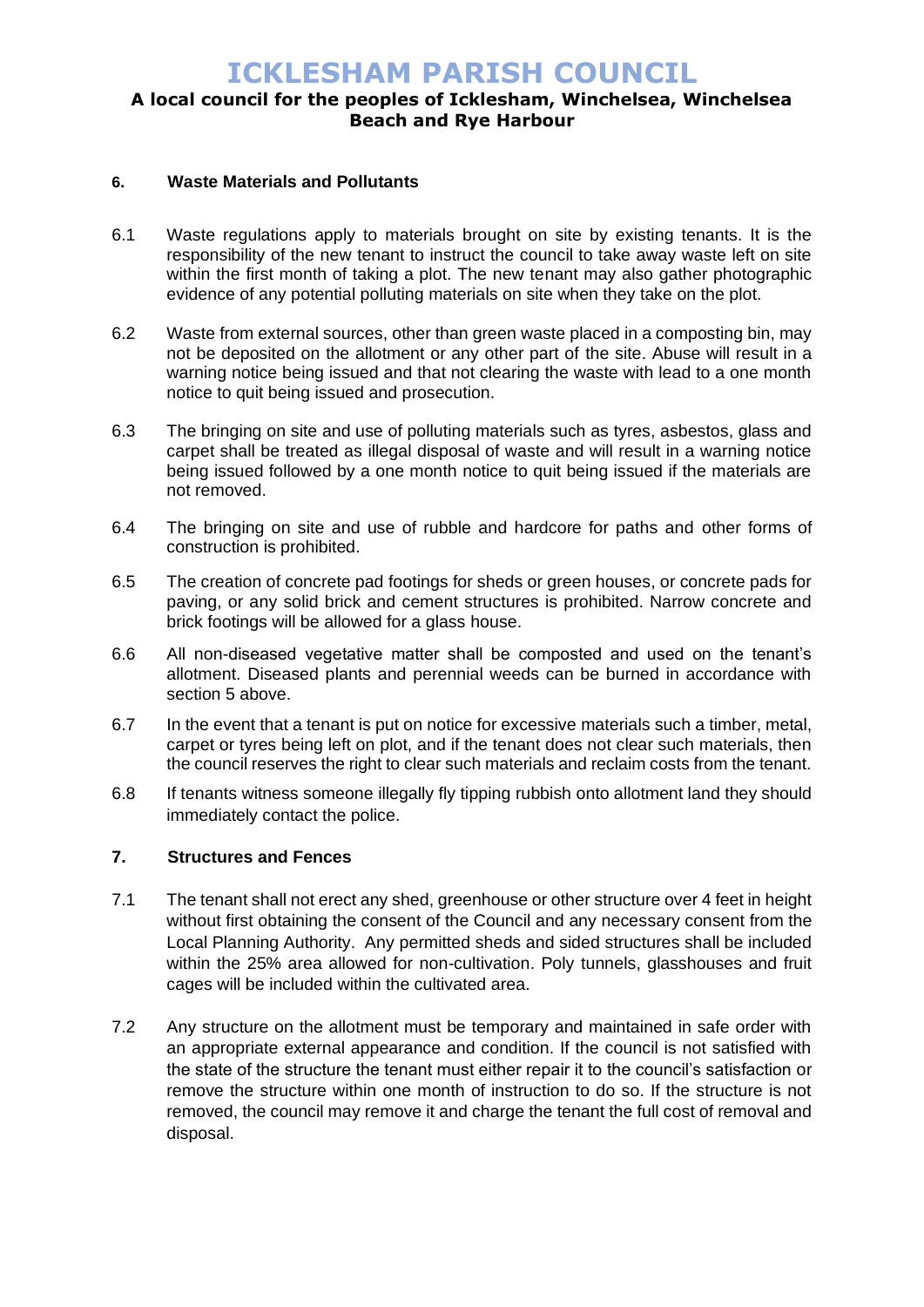## **A local council for the peoples of Icklesham, Winchelsea, Winchelsea Beach and Rye Harbour**

- 7.3 On sites where buildings are permitted, tenants may put up one shed and one greenhouse (including poly-tunnels) on their plot. Glasshouses and poly-tunnels should cover no more than 25% of the allotment. Permission from the site representative or council officer is required for poly tunnels, with tunnel size and layout agreed before the work commences. No tunnel or glasshouse should exceed 2.13 metres in height.
- 7.4 Where a tenant is given a plot with a structure then the tenant should take photographs of structures to disprove liability if structures are seen to be unsafe.
- 7.5 Any structures erected on the allotment shall not be made from hazardous materials (e.g. asbestos) and the colour shall be in keeping with the natural environment.
- 7.6 The maximum size of a shed is 3 metres long x 2metres wide x 2.13m high, (9 feet x 6 feet x 7 feet).
- 7.7 All structures must be adequately secured to the ground to prevent uplift with sheds and glass houses requiring a footing on slabs bedded on sand.
- 7.8 All structures must be kept within the boundary of the allotment and must not be constructed over underground utilities (e.g. water supply pipes).

### **8. Paths and Haulage Ways**

- 8.1 ` Paths within allotments must be kept free from flowering weeds and long overgrown grass that exceeds 15cm (over 6 inches high).
- 8.2 Shared paths between two allotments must be maintained, and kept cut and clipped up to the nearest half width by each adjoining tenant; paths must be kept clear of obstructions at all times.
- 8.3 All paths should be a minimum of 600 mm (2 feet) in width to allow for easy pedestrian access to neighbouring tenants' plots.
- 8.4 Where car parking or vehicle access is permitted on an allotment site, the tenant must ensure that all haulage ways have free access for other users.
- 8.5 Haulage ways must not be obstructed or parked on by vehicles. Haulage ways may be parked upon for loading and unloading only. Vehicles which frequently and persistently block haulage ways may be barred from allotment sites.
- 8.6 Overnight parking is not permitted and will result in the termination of the tenancy.

### **9. Dogs, Livestock & Bees**

- 9.1 Dogs must not be brought onto allotments or any part of the site unless they are kept on a short lead or otherwise restrained at all times. Tenants who fail to keep dogs under control will receive a notice.
- 9.2 Tenants with persistently barking dogs or dogs that harass allotment tenants will be put on notice and shall have dogs barred from allotment sites.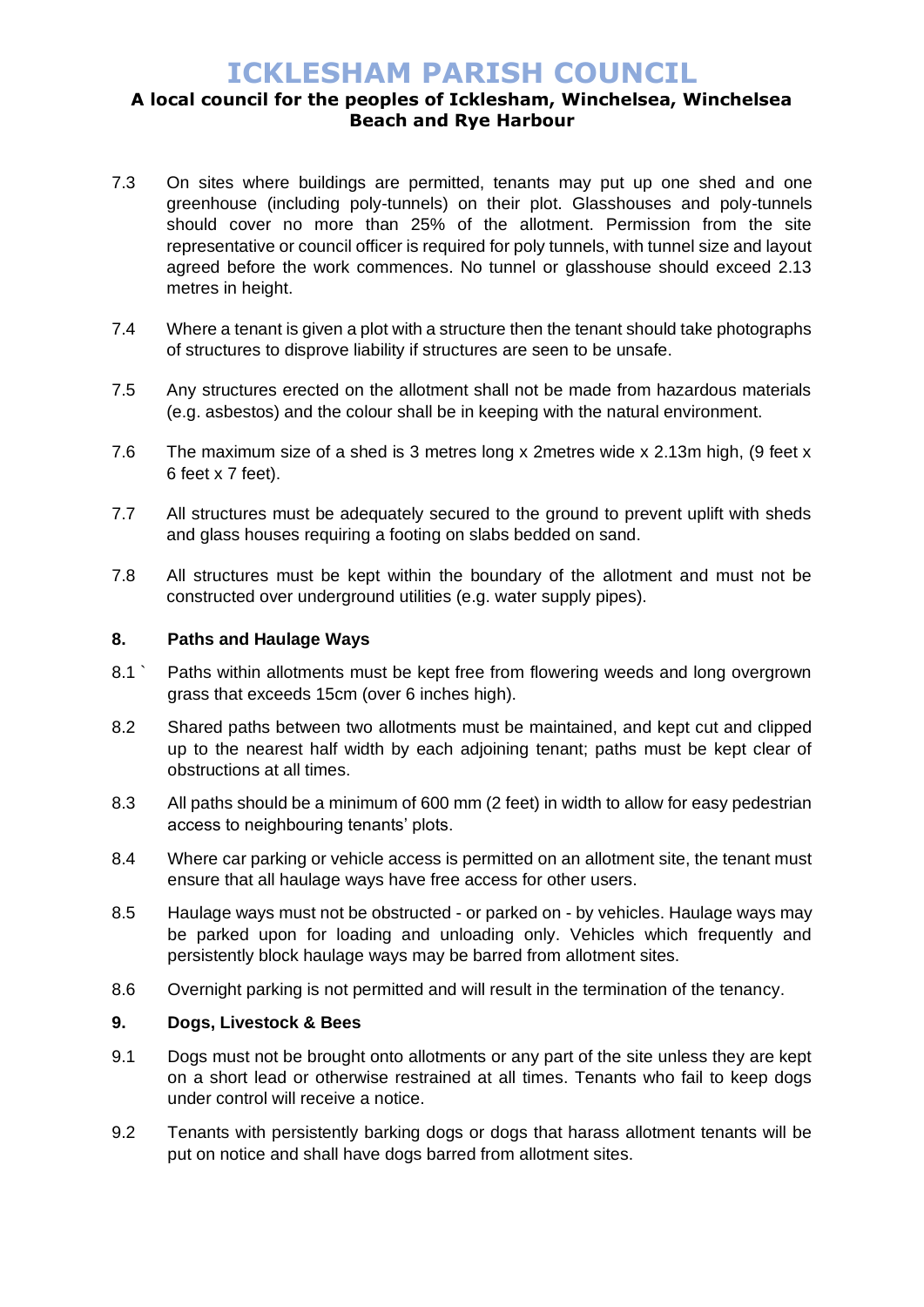## **A local council for the peoples of Icklesham, Winchelsea, Winchelsea Beach and Rye Harbour**

- 9.3 The burial of any pets or animals on any allotment land is strictly forbidden and will result in termination.
- 9.4 Plot holders wishing to keep bees must seek written approval from the Council and act in accordance with the National Allotment Society Bee Keeping Policy. The placing of beehives on an allotment is subject to acceptance by the tenant of direct responsibility for insurance and compliance with any conditions imposed by the council.
- 9.5 The placement of bees on site without the Council's written agreement will be subject to immediate removal at cost to the tenant and agreement will not be issued retrospectively.
- 9.6 No animals or livestock (other than bees) may be kept overnight on allotment land without the Council's specific consent.

#### **10. Rent**

- 10.1 The tenant must pay the invoiced rent within 40 days of the due date and may, if qualified, claim any special discounts the council offers only at the time of invoicing.
- 10.2 The rent year runs form the 25 March to 24 March. Tenants taking up any an allotment within the rent year will normally be invoiced for the remaining whole calendar months of the year with a pro rata amount.
- 10.3 A tenant may voluntarily relinquish their allotment at any time by giving two months written notice, or may have their tenancy terminated for breach of the tenancy agreement before year end but no rebate will be payable unless the plot is surrendered within the initial 3-month probationary period.
- 10.4 New tenants will be responsible for recording initial plot condition by taking photographs of the plot at the time of accepting tenancy.
- 10.5 The council may increase the rent where any enhanced facilities are provided on a particular site, after consultation with tenants and agreed by 2/3rds of those tenants responding to any survey or questionnaire.
- 10.6 The departing tenant shall remove any items or derelict structures from there plot before the end of the tenancy. The council will dispose of any such material not removed by the tenant. The full cost of disposal shall be charged to the outgoing tenant.

#### **11. Observance of Rules**

- 11.1 Tenants must observe and comply with current rules, regulations and policies, and those which the council may make at any time in the future (e.g. statutory law changes, local restrictions - such as bonfire restrictions).
- 11.2 Rules will be posted online on the council website www.ickleshampc.org.uk, and may be displayed either on notice boards, gates and/or sent with rent invoices/new tenancy agreements/newsletters. Failure to observe rules will lead to tenants being put on notice and possible tenancy termination. In certain extreme instances a breach of site rules can lead to immediate termination of tenancy.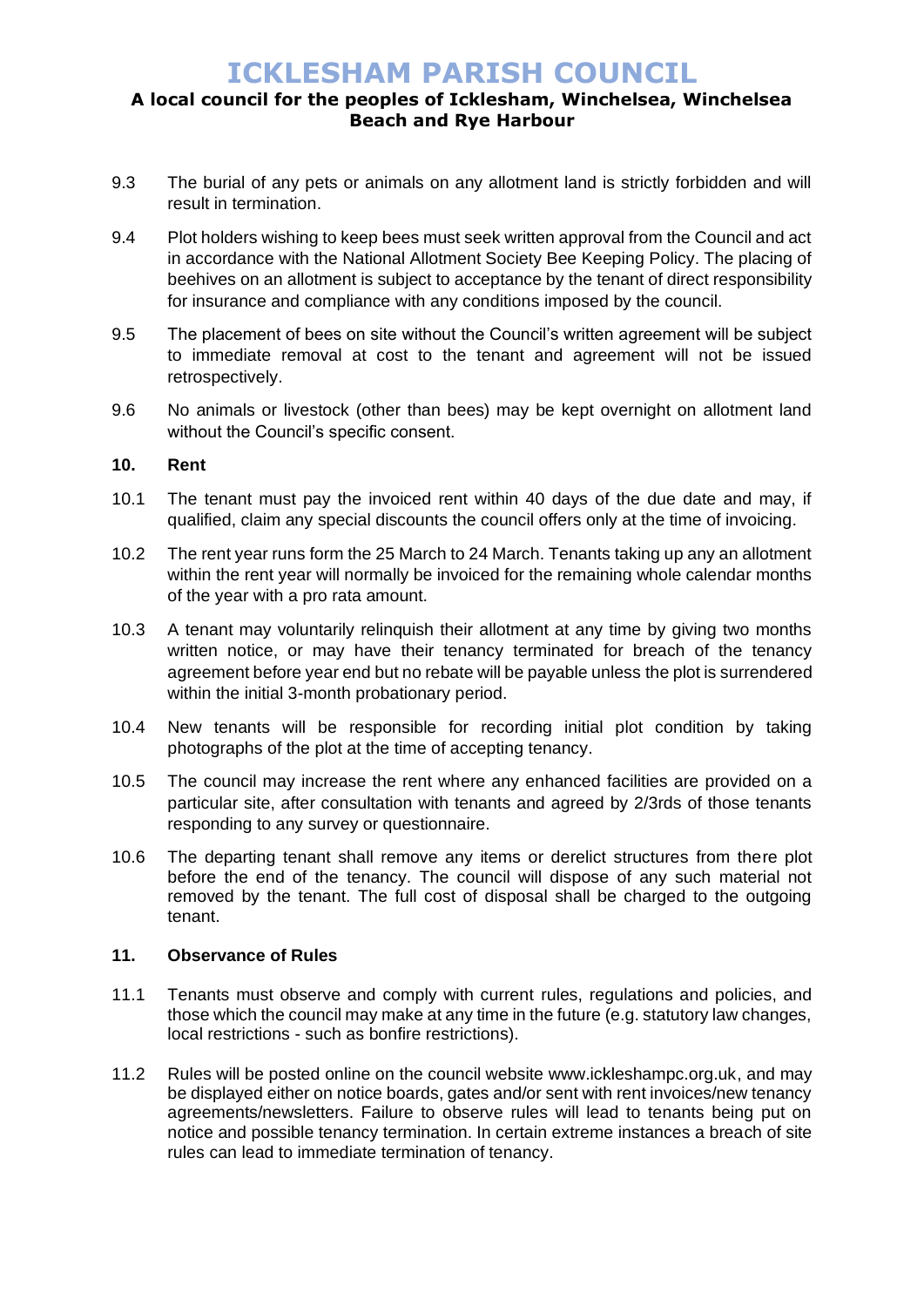## **A local council for the peoples of Icklesham, Winchelsea, Winchelsea Beach and Rye Harbour**

11.3 Tenants must comply with any reasonable or legitimate directions given by an authorised officer in relation to an allotment or site.

### **12. Site safety, security and duty of care**

- 12.1 Tenants must not discriminate against, harass, bully or victimise any other person/s on the grounds of race, colour, ethnic or national origin, social origin, language, religion, political or other opinion, belief, gender, marital status, age, sexual orientation, sexuality, medical condition, disability, or disadvantaged by any condition which cannot be shown to be justified.
- 12.2 No tenant must cause another tenant harassment, alarm or distress. Any use of violence or threats of violence or damage to an others property will be grounds for immediate termination of tenancy and possible prosecution.
- 12.3 The allotments and site or any structures thereon may not be used for any illegal, immoral or anti-social purpose. Tenants found to have committed an illegal or immoral act will be subject to immediate tenancy termination.
- 12.4 In the case of two tenants having an unresolved dispute and no one party can be proven as being in breach of any site rules then the council reserves the right to end the tenancy of both parties. The council reserves the right to consult with the site representative regarding any such disputes and the Council's Allotment Committee will deal with disputes in the first instance; appeals to be made to Full Council.
- 12.5 Tenants have a duty of care to everyone, including visitors, trespassers and themselves.
- 12.6 Particular care should be taken when using strimmers, rotovators and other mechanical/powered equipment both in relation to the user and any third-party person. Appropriate personal protective equipment should be worn at all times.
- 12.7 Unsafe working practices may result in plot termination and the tenant shall be liable for any damage or injury caused by unsafe working practices.
- 12.8 Tenants may not bring, use or allow the use of barbed or razor wire on the allotment.
- 12.9 All tenants and authorised persons must lock gates on entry and departure to prevent access by unauthorised persons or animals. This applies even if the gate is found to be already unlocked on arrival/departure.
- 12.10 The council is not liable for loss by accident, fire, theft or damage of any structures, tools, plants or contents on allotment. Tenants are advised not to store any items of value on the allotment, and to insure and mark any items kept at the allotment. Tenants should report incidents of theft and vandalism to their site representative and the police.

#### **13. Unauthorized persons**

13.1 Only the tenant, or a person authorised or accompanied by the tenant is allowed on the site.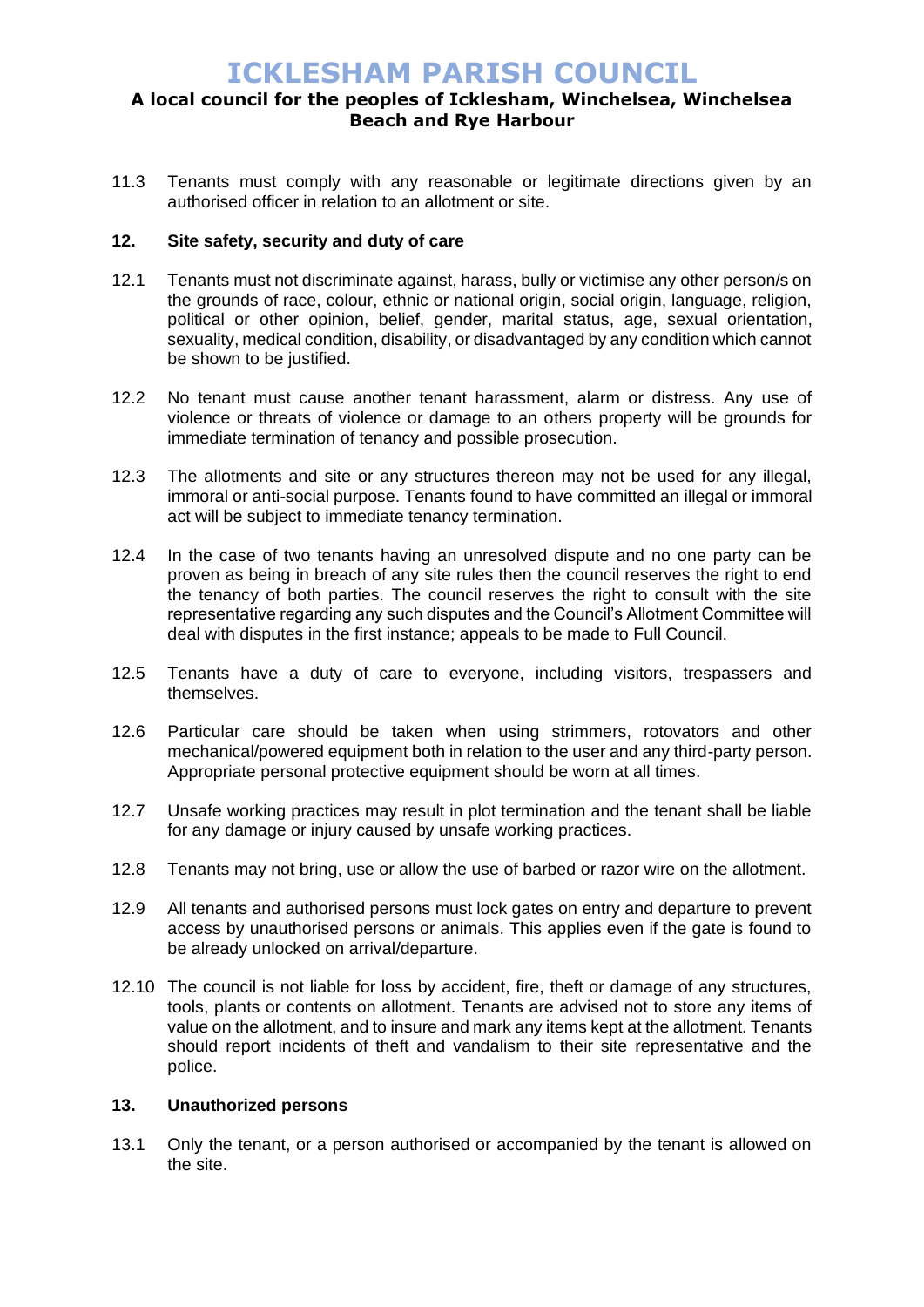## **A local council for the peoples of Icklesham, Winchelsea, Winchelsea Beach and Rye Harbour**

- 13.2 The authorised officer or other authorised persons may order any unauthorised person on the site in breach of these rules to leave.
- 13.3 The tenant is responsible for the behaviour of children and adults visiting the allotment. In an instance where a visitor breaches site rules then the tenant will be held equally responsible.
- 13.4 Allotments are not suitable for large private gatherings of 12 people or more. The playing of amplified music is forbidden.
- 13.5 The tenant shall permit access to the Allotment Garden at all reasonable times by any person duly authorised by the Council or its Committees to make an inspection or to carry out works incompliance with these rules.

#### 14. **Vehicles, tents and caravans**

- 14.1 Motor vehicles may not be parked overnight or deposited on the allotment. Caravans and live-in vehicles are not permitted on any allotment land.
- 14.2 Overnight erection of tents, yurts and other temporary structures, as well as overnight camping, are not allowed on allotment land.

#### 15. **Plot numbering, plot splitting and notices**

- 15.1 Tenants must mark the allotment number on the outside of a shed or greenhouse, or on a post, and keep it clean and legible to be visible from the haulage way or main access path.
- 15.2 Where plots do not have numbers clearly on display the council reserves the right to paint numbers on sheds, water butts or fencing. Plots without suitable numbering are in breach of tenancy and can be put on notice by a council officer or authorised person.
- 15.3 If the council agree or decide (after consultation with the plot holder) that an allotment plot is suitable for dividing into two half plots then the tenant is responsible for marking the boundary line with a minimum of two posts (do not put posts over water supply pipes) or by some other safe and visible method.
- 15.4 In the case of ten rod or 250 square metre plots being split into two 125 square metre plots then plots must be divided equally. The direction and line of the plot split must be agreed with the site representative.
- 15.5 Site Society or Association, Federation and Council information may be displayed on notice boards where provided. No other notices or advertisements are allowed on the site except with written consent of the authorised officer.

### **16. Change of address and notices**

16.1 Tenants must immediately inform the council, in writing, of changes of address or status.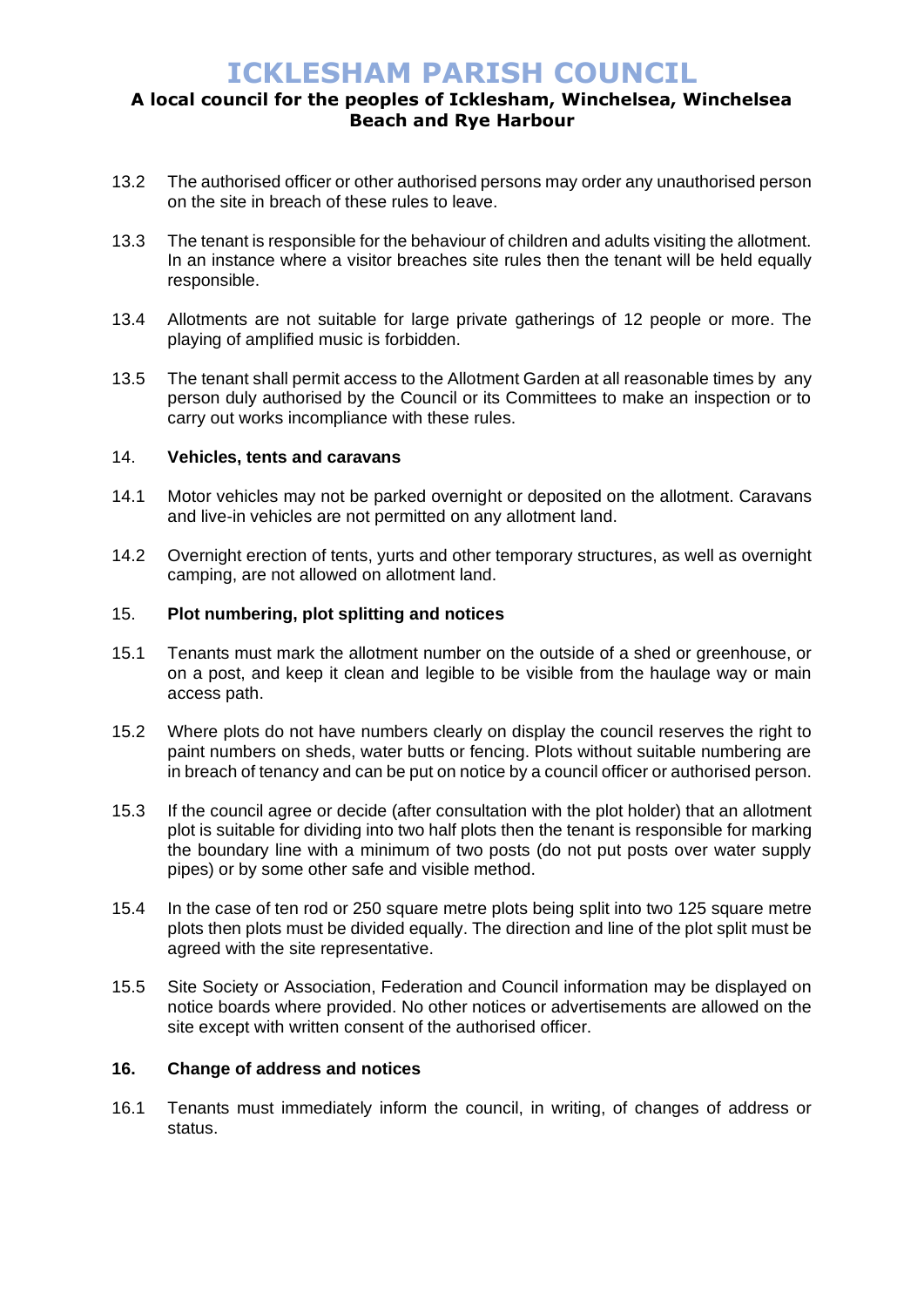## **A local council for the peoples of Icklesham, Winchelsea, Winchelsea Beach and Rye Harbour**

- 16.2 If a tenant moves to an address outside of the boundary of the Icklesham Parish Council they will have their tenancy terminated in accordance with the Allotment legislation unless the Council has resolved that the tenancy may continue as there are no residents in the Parish on the waiting list.
- 16.3 Notices to be served by the council on the tenant may be:
	- a) Sent to the tenant's address in the Tenancy Agreement (or as notified to the Parish Council, under these rules) by post, registered letter, recorded delivery or hand delivered; or
	- b) Served on the tenant personally; or
	- c) Placed on the plot.
- 16.4 Notices served under paragraph 17.3 will be treated as properly served even if not received.
- 16.5 Written information for the council should be sent to: Icklesham Parish Council, c/o PO Box 148, Winchelsea TN31 9FP or by email [ickleshampc@hotmail.co.uk.](mailto:ickleshampc@hotmail.co.uk)

### **17. Archaeological Finds**

17.1 Any archaeological finds arising from the allotment garden or its surrounds shall be handed to the Clerk of the Council as soon as possible.

### **18. Application**

18.1 These rules are made pursuant to Allotment Acts 1908 to 1950 and apply to all rented allotments.

#### **19. Terms and Interpretation**

In these rules, the words used are to have the following meaning:

- 19.1 Allotment: A plot of land that is let by the council for the cultivation of herb, flower, fruit and vegetable crops.
- 19.2 The council: Icklesham Parish Council.
- 19.3 Tenant: A person who holds an agreement for the tenancy of an allotment.
- 19.4 co-worker: A person or persons identified in a co-worker agreement who help a tenant cultivate an allotment plot.
- 19.5 Site: Any area of allotments that are grouped together at one location.
- 19.6 Rent: The annual rent payable for the tenancy of an allotment.
- 19.7 Review notice: Any notice of reviewed rental charges.
- 19.8 Site representative: An allotment tenant appointed to the Allotment Working Group as a representative of the tenants on the site.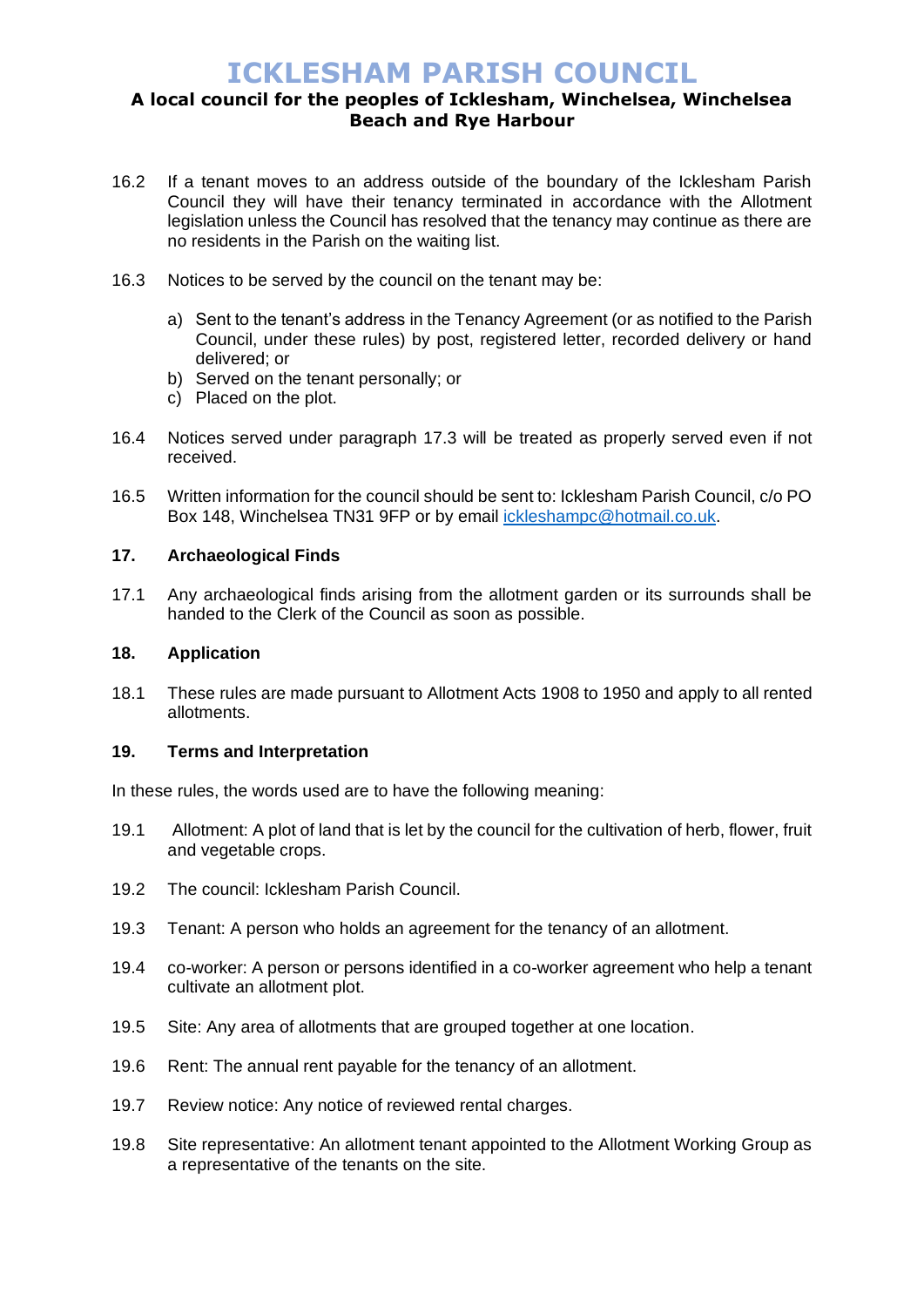## **A local council for the peoples of Icklesham, Winchelsea, Winchelsea Beach and Rye Harbour**

- 19.9 Tenancy agreement: A legally binding written document which records the terms and conditions of letting, of a particular allotment(s), to an individual tenant or group.
- 19.10 Haulage way: A common route within the site for vehicular and/or pedestrian access to allotments.
- 19.11 Headland: The area of land between an allotment plot and any perimeter fence.
- 19.12 Authorised officer: A member of staff of Icklesham Parish Council.
- 19.13 Other authorised person: The tenant, co-worker or invited guest.
- 19.14 Cultivation: Keeping the plot in good productive order by: the maintenance and improvement of soil; the control and prevention of flowering weeds, ornamental plants, and herb, flower, fruit and vegetable crops.
- 19.15 Paths: Dividing paths between allotments.
- 19.16 The non-cultivated leisure area: Small area (no larger than 25% of plot) of grass, patio or built structures, for pastimes, eating and/or relaxing.

#### **20. The Council's Responsibilities**

- 20.1 **Administration:** Keeping waiting lists, letting plots, rent collection, terminations and enforcement of rules.
- 20.2 **Repairs and Maintenance:** Repairs to site perimeter fences, gates and water infrastructure; maintenance of haulage ways; vacant plot management; hedges and tree management.
- 20.3 **Rubbish clearance:** To remove rubbish which has been fly-tipped
- 20.4 **Liability:** The council is not liable for loss by accident, fire, theft or damage of any structures, tools, plants or contents on allotment.

### **21. Complaints Procedure**

21.1 The council aims to provide a high quality of allotment service. If, however, you are unhappy with the service, in the first instance telephone or write to the Clerk of the Council. If you are dissatisfied with the response, then follow the Council's complaints procedure, details of which are available from the Clerk or the Council's website.

### **22. Tenancy Termination**

The council may terminate allotment tenancies in any of the following ways:

- a) By giving 12 months written notice to quit expiring at any time between 29 September to 6 April inclusive.
- b) At any time after three calendar months written notice by the council that the allotment is required for a purpose other than agriculture to which it has been